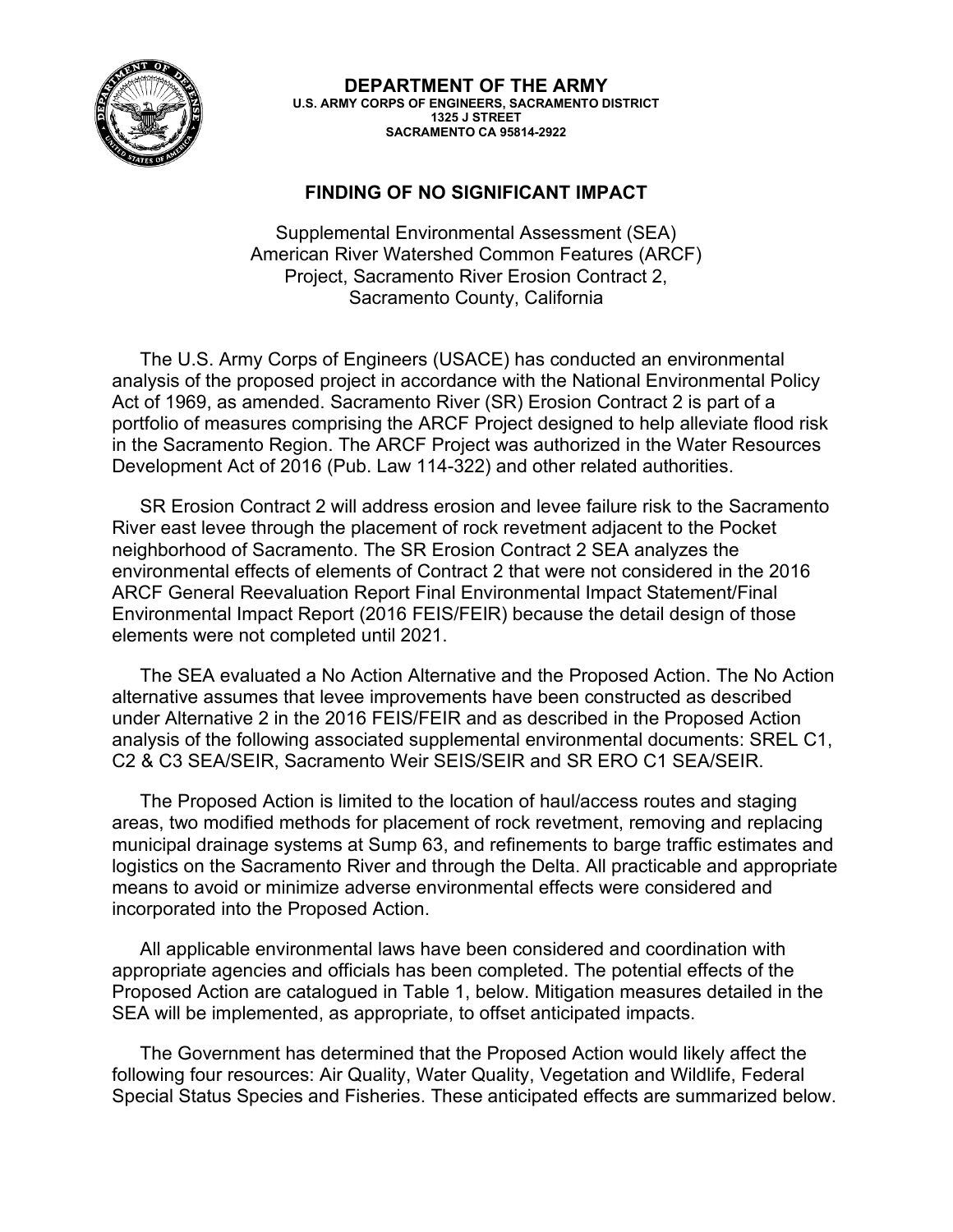Air Quality: SR Erosion Contract 2, including the Proposed Action, would cause air quality impacts that would be more severe than those addressed in the 2016 FEIS/EIR. An air quality general conformity analysis has been completed for the entire ARCF program that addresses the annualized emission effects from implementation of the entire program, including the Proposed Action, on a compressed 5-year schedule versus the 10-year construction period analyzed in the 2016 FEIS/FEIR. The Corps will purchase adequate emissions credits, evaluated on an annual basis, to ensure that the air quality impacts from SR Erosion Contract 2, including the Proposed Action, would be less than significant with mitigation.

Water Quality: The effects of the Proposed Action to water quality and groundwater resources would be less than significant as a result of mitigation. A programmatic Clean Water Act (CWA) Section 401 Water Quality Certification was issued for the ARCF Project and a notice of intent will be filed separately for this contract. A consistency review under Section 404(b)(1) of the CWA was conducted, as set forth in Appendix E of the ARCF GRR FEIS/FEIR. The contractor will be required to obtain a Construction General Permit from the State Water Resources Control Board to comply with storm water regulatory requirements under CWA Section 402 (NPDES) and to have in place a Spill Prevention Control and Countermeasures Plan (SPCCP). With these certifications and permits in place, and implementation of the avoidance, minimization and mitigation measures summarized in the SR Erosion Contract 2 SEA, the Proposed Action would have only temporary and negligible effects to water quality. No effect to groundwater resources is anticipated.

Vegetation and Wildlife: Effects of the Proposed Action to vegetation and wildlife would be less than significant as a result of mitigation. The approximately 2.44 acres of tree canopy removed by SR Erosion Contract 2 will be mitigated for both on and offsite, as outlined in the Fish and Wildlife Coordination Act Report. Offsite mitigation will be located with special status species, near the mainstem of the Sacramento River within 50 miles of the project impacts. Woody vegetation will be trimmed or removed over the winter to avoid encounters with nesting migratory birds protected under the Migratory Bird Treaty Act prior to construction commencing. The tree canopy habitat also overlaps with western, yellow-billed cuckoo habitat that is discussed in the US Fish & Wildlife Service Biological Opinion.

Federal Special Status Species and Fisheries: Effects of the Proposed Action to special-status species would be less than significant as a result of mitigation. The USFWS BO covers delta smelt, valley elderberry longhorn beetle and western yellowbilled cuckoo. The approximate 11.15 acres of delta smelt habitat impacts from rock placement will be mitigated for at a dedicated mitigation site or at a conservation bank. Offsite mitigation will be located near the mainstem of the Sacramento River, where habitat types would provide multispecies benefits, within 50 miles of the project impacts. SR Erosion Contract 2, including the Proposed Action, would not cause impacts to valley elderberry longhorn beetle. The National Marine Fisheries Service BO covers salmonid species and green sturgeon. Green sturgeon and salmon habitat overlap, and USACE is estimating approximately 30.86 acres of impact to this shared habitat from the construction proposed under SR Erosion Contract 2. Planting benches would be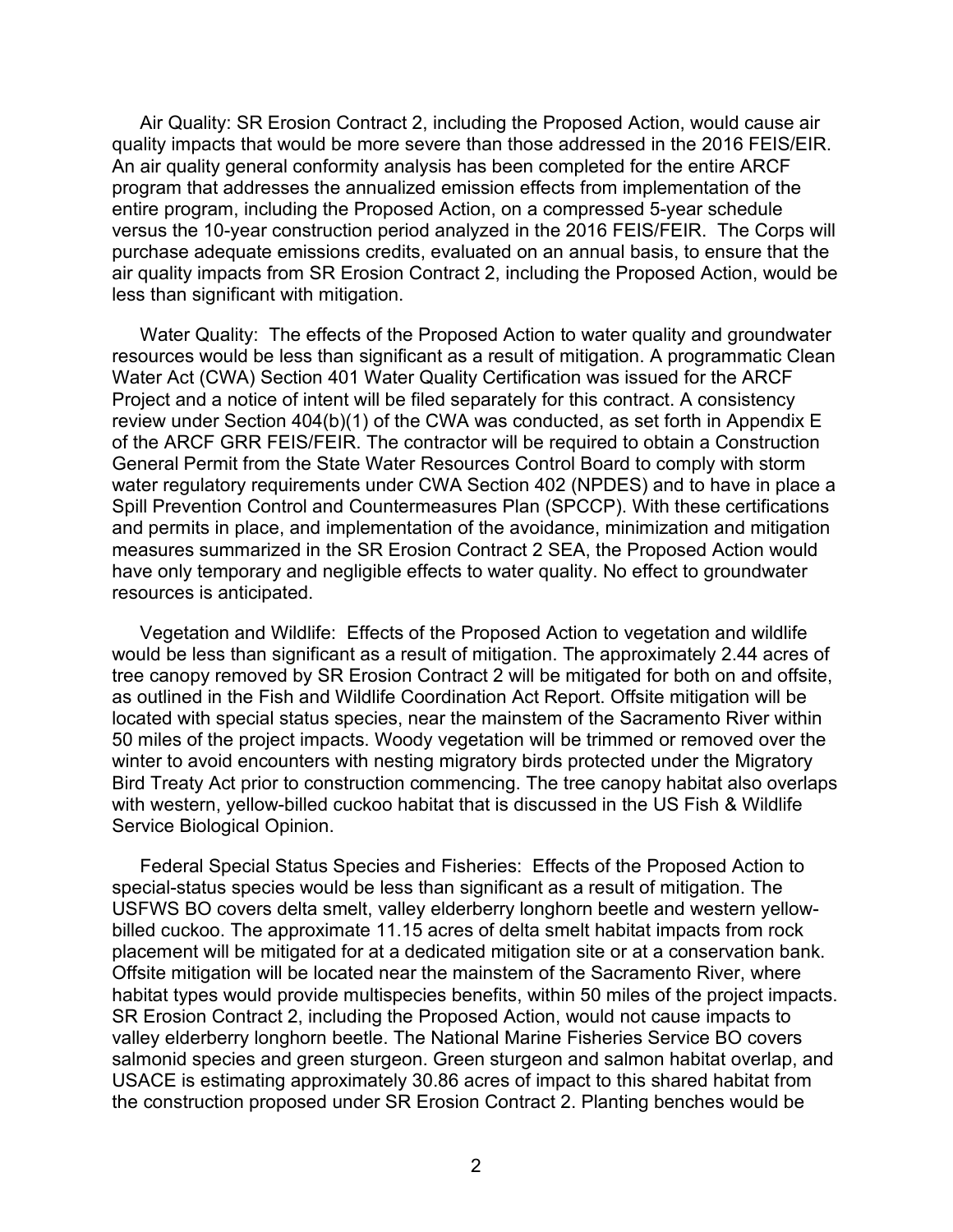constructed and instream woody material would be installed below the ordinary high water mark of the SR to provide onsite mitigation, while remaining impacts would be offset by construction of a dedicated mitigation site, or purchase of an adequate number of appropriate credits at a conservation bank.

Cultural Resources: Effects of the Proposed Action to cultural resources will be less than significant as a result of mitigation. USACE has consulted with the State Historic Preservation Officer (SHPO) and other parties and has executed a Programmatic Agreement (PA) with the SHPO. The PA establishes the process USACE must follow for compliance with Section 106, taking into consideration the views of the signatory and concurring parties.

|                                                   | <b>Sacramento</b><br><b>River Erosion</b><br><b>Contract 2</b><br>Less than<br>significant<br>effects | <b>Sacramento</b><br><b>River Erosion</b><br><b>Contract 2</b><br>Less than<br>significant<br>effects as a<br>result of<br>mitigation <sup>1</sup> | <b>Sacramento</b><br><b>River Erosion</b><br><b>Contract 2</b><br>Resource<br>unaffected by<br>action | <b>Sacramento</b><br><b>River Erosion</b><br><b>Contract 2</b><br>Resource<br>would be<br>significantly<br>impacted and<br>the effect is<br>unavoidable | Program<br>Level<br>Program<br>elements<br>beyond the<br>scope of this<br>contract<br>disclosed in<br>the 2016<br>FEIS/FEIR as<br>likely to cause<br>significant<br>adverse<br>effects |
|---------------------------------------------------|-------------------------------------------------------------------------------------------------------|----------------------------------------------------------------------------------------------------------------------------------------------------|-------------------------------------------------------------------------------------------------------|---------------------------------------------------------------------------------------------------------------------------------------------------------|----------------------------------------------------------------------------------------------------------------------------------------------------------------------------------------|
| Visual<br>Resources                               | $\Box$                                                                                                | $\Box$                                                                                                                                             | П                                                                                                     | $\Box$                                                                                                                                                  | 区                                                                                                                                                                                      |
| <b>Air Quality</b>                                | $\Box$                                                                                                | 図                                                                                                                                                  | $\Box$                                                                                                | $\Box$                                                                                                                                                  | 図                                                                                                                                                                                      |
| Vegetation and<br>Wildlife                        | $\Box$                                                                                                | 図                                                                                                                                                  | $\Box$                                                                                                | $\Box$                                                                                                                                                  | 区                                                                                                                                                                                      |
| Special-Status<br>Species                         | $\Box$                                                                                                | $\boxtimes$                                                                                                                                        | □                                                                                                     | $\Box$                                                                                                                                                  | 区                                                                                                                                                                                      |
| <b>Fisheries</b>                                  | П                                                                                                     | $\Box$                                                                                                                                             | $\Box$                                                                                                | $\Box$                                                                                                                                                  | 図                                                                                                                                                                                      |
| Hazardous<br>Wastes and<br><b>Materials</b>       | $\boxtimes$                                                                                           | $\Box$                                                                                                                                             | $\boxtimes$                                                                                           | $\Box$                                                                                                                                                  | $\boxtimes$                                                                                                                                                                            |
| Hydrology and<br>Hydraulics                       | $\Box$                                                                                                | $\Box$                                                                                                                                             | $\boxtimes$                                                                                           | $\boxtimes$                                                                                                                                             | $\Box$                                                                                                                                                                                 |
| Land Use                                          | $\Box$                                                                                                | $\boxtimes$                                                                                                                                        | X                                                                                                     | $\Box$                                                                                                                                                  | $\boxtimes$                                                                                                                                                                            |
| Traffic                                           | $\Box$                                                                                                | $\Box$                                                                                                                                             | 区                                                                                                     | $\Box$                                                                                                                                                  | 区                                                                                                                                                                                      |
| <b>Noise</b>                                      | П                                                                                                     | $\Box$                                                                                                                                             | $\boxtimes$                                                                                           | $\Box$                                                                                                                                                  | $\Box$                                                                                                                                                                                 |
| <b>Public Utilities</b><br>and Service<br>Systems | $\Box$                                                                                                | $\Box$                                                                                                                                             | X                                                                                                     | $\Box$                                                                                                                                                  | $\Box$                                                                                                                                                                                 |
| Socioeconomics<br>and Population                  | □                                                                                                     | □                                                                                                                                                  | X                                                                                                     | □                                                                                                                                                       | □                                                                                                                                                                                      |

<span id="page-2-0"></span>

<span id="page-2-1"></span> $140$  CFR 1505.2(C) all practicable means to avoid and minimize environmental harm are adopted.